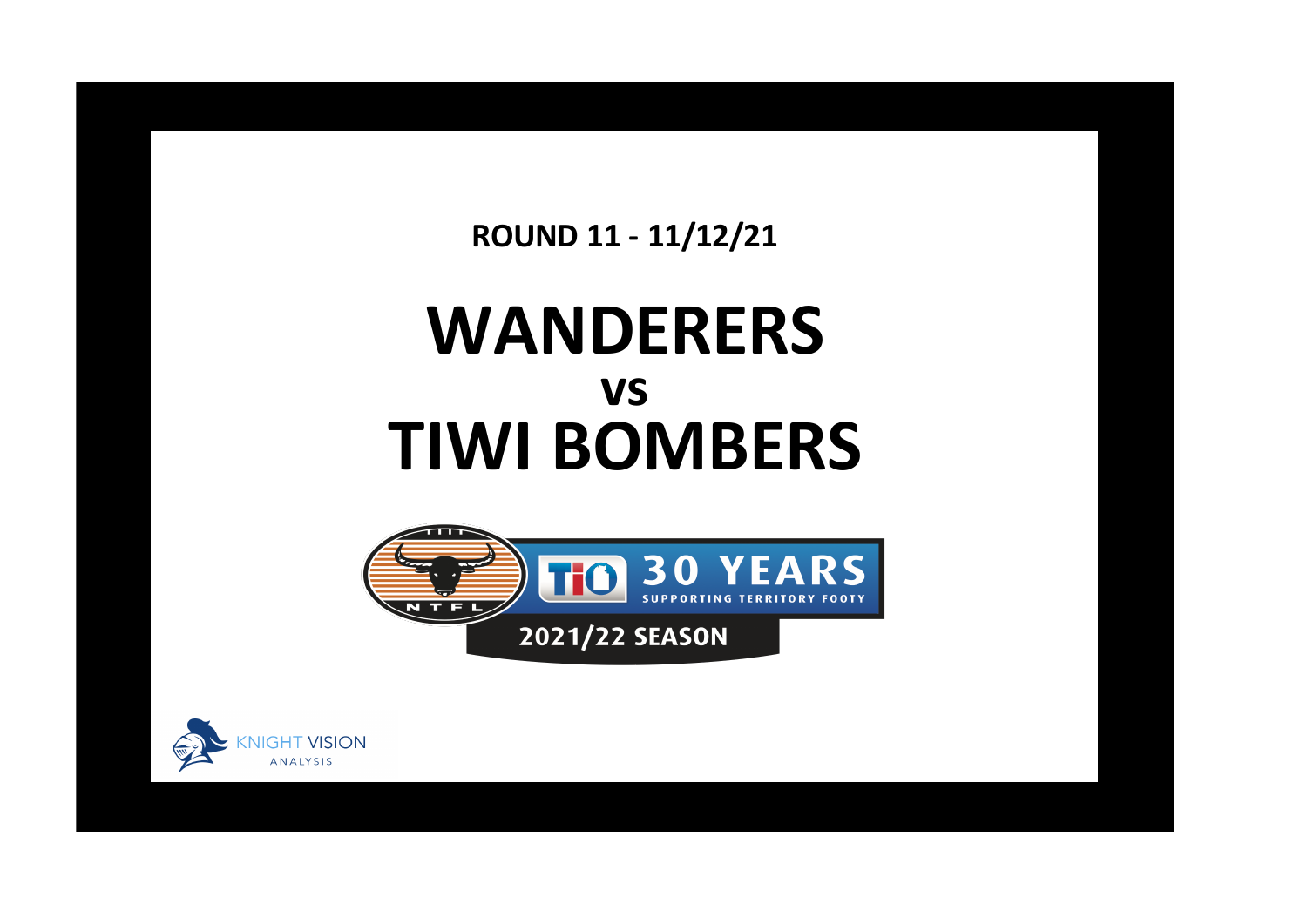|                         |                | <b>Wanderers</b> |                |                |                          | <b>Tiwi Bombers</b><br><b>Differential</b> |                         |                |                |              |  |              |                |                |              |              |
|-------------------------|----------------|------------------|----------------|----------------|--------------------------|--------------------------------------------|-------------------------|----------------|----------------|--------------|--|--------------|----------------|----------------|--------------|--------------|
| Q1                      | Q <sub>2</sub> | Q <sub>3</sub>   | Q4             | <b>TOTAL</b>   |                          | Q1                                         | Q <sub>2</sub>          | Q <sub>3</sub> | Q <sub>4</sub> | <b>TOTAL</b> |  | Q1           | Q <sub>2</sub> | Q <sub>3</sub> | Q4           | <b>TOTAL</b> |
| 76                      | 67             | 44               | 62             | 249            | <b>Kicks</b>             | 41                                         | 48                      | 43             | 25             | 157          |  | $+35$        | $+19$          | $+1$           | $+37$        | $+92$        |
| 45                      | 44             | 25               | 44             | 158            | <b>Handballs</b>         | 19                                         | 23                      | 13             | 18             | 73           |  | $+26$        | $+21$          | $+12$          | $+26$        | $+85$        |
| 121                     | 111            | 69               | 106            | 407            | <b>Disposals</b>         | 60                                         | 71                      | 56             | 43             | 230          |  | $+61$        | $+40$          | $+13$          | $+63$        | $+177$       |
| 1.69                    | 1.52           | 1.76             | 1.41           | 1.58           | <b>K:H Ratio</b>         | 2.16                                       | 2.09                    | 3.31           | 1.39           | 2.15         |  | $-0.47$      | $-0.56$        | $-1.55$        | $+0.02$      | $-0.57$      |
| 80%                     | 69%            | 61%              | 82%            | 74%            | Kick Eff. %              | 46%                                        | 63%                     | 70%            | 56%            | 59%          |  | +34%         | $+6%$          | $-8%$          | $+26%$       | $+15%$       |
| 87%                     | 89%            | 84%              | 84%            | 86%            | <b>Handball Eff. %</b>   | 89%                                        | 74%                     | 92%            | 78%            | 82%          |  | $-3%$        | $+15%$         | $-8%$          | $+6%$        | $+4%$        |
| $\overline{7}$          | $\overline{7}$ | 6                | 3              | 23             | <b>Clangers</b>          | $\overline{\mathbf{z}}$                    | $\overline{\mathbf{z}}$ | 5              | 4              | 23           |  | $\mathbf{0}$ | $\mathbf{0}$   | $+1$           | $-1$         | $\mathbf{0}$ |
| 26                      | 31             | 20               | 37             | 114            | <b>Cont. Poss</b>        | 23                                         | 22                      | 17             | 17             | 79           |  | $+3$         | $+9$           | $+3$           | $+20$        | $+35$        |
| 95                      | 81             | 51               | 68             | 295            | <b>Unc. Poss</b>         | 38                                         | 48                      | 40             | 27             | 153          |  | $+57$        | $+33$          | $+11$          | $+41$        | $+142$       |
| 48                      | 36             | 25               | 32             | 141            | <b>Marks</b>             | 19                                         | 23                      | 24             | 11             | 77           |  | $+29$        | $+13$          | $+1$           | $+21$        | $+64$        |
| 42                      | 33             | 23               | 24             | 122            | <b>Unc. Marks</b>        | 15                                         | 23                      | 21             | 8              | 67           |  | $+27$        | $+10$          | $+2$           | $+16$        | $+55$        |
| 6                       | 3              | $\overline{2}$   | 8              | 19             | <b>Cont. Marks</b>       | 4                                          | $\Omega$                | 3              | 3              | 10           |  | $+2$         | $+3$           | $-1$           | $+5$         | $+9$         |
| 6                       | $\overline{2}$ | 5                | 3              | 16             | Int. Marks               | 3                                          | 4                       | 6              | 1              | 14           |  | $+3$         | $-2$           | $-1$           | $+2$         | $+2$         |
| 11                      | $\overline{7}$ | 3                | 11             | 32             | F50 Marks                | $\mathbf{1}$                               | $\overline{2}$          | 7              | 0              | 10           |  | $+10$        | $+5$           | $-4$           | $+11$        | $+22$        |
| 39                      | 39             | 21               | 34             | 133            | <b>Handball Receives</b> | 16                                         | 15                      | 12             | 11             | 54           |  | $+23$        | $+24$          | $+9$           | $+23$        | $+79$        |
| 20                      | 25             | 15               | 24             | 84             | <b>Groundball Gets</b>   | 18                                         | 19                      | 11             | 13             | 61           |  | $+2$         | $+6$           | $+4$           | $+11$        | $+23$        |
| 7                       | 3              | $\overline{7}$   | 9              | 26             | <b>Hitouts</b>           | 5                                          | 4                       | 5              | 9              | 23           |  | $+2$         | $-1$           | $+2$           | $\mathbf{0}$ | $+3$         |
| 5                       | 4              | 5                | 13             | 27             | <b>Clearances</b>        | 8                                          | 3                       | 7              | 6              | 24           |  | $-3$         | $+1$           | $-2$           | $+7$         | $+3$         |
| 3                       | 11             | $\overline{7}$   | 9              | 30             | <b>Tackles</b>           | 6                                          | 10                      | 7              | 8              | 31           |  | $-3$         | $+1$           | $\mathbf{0}$   | $+1$         | $-1$         |
| 5                       | 3              | 3                | 4              | 15             | <b>One Percenters</b>    | 4                                          | 4                       | $\overline{2}$ | 5              | 15           |  | $+1$         | $-1$           | $+1$           | $-1$         | $\mathbf{0}$ |
| 3                       | $\overline{2}$ | $\mathbf{1}$     | 1              | $\overline{7}$ | <b>Spoils</b>            | 0                                          | $\overline{2}$          | 1              | 1              | 4            |  | $+3$         | $\Omega$       | $\Omega$       | $\Omega$     | $+3$         |
| $\overline{2}$          | 6              | 4                | 6              | 18             | <b>Frees For</b>         | $\overline{2}$                             | 4                       | 3              | 2              | 11           |  | $\mathbf{0}$ | $+2$           | $+1$           | $+4$         | $+7$         |
| $\overline{\mathbf{2}}$ | 4              | 3                | $\overline{2}$ | 11             | <b>Frees Against</b>     | $\overline{2}$                             | 6                       | 4              | 6              | 18           |  | $\bf{0}$     | $-2$           | $-1$           | $-4$         | $-7$         |
| 16                      | 15             | 8                | 19             | 58             | <b>Inside 50s</b>        | 12                                         | 9                       | 9              | 5              | 35           |  | $+4$         | $+6$           | $-1$           | $+14$        | $+23$        |
| 11                      | 9              | 4                | 5              | 29             | <b>Rebound 50s</b>       | 7                                          | 11                      | 6              | 6              | 30           |  | $+4$         | $-2$           | $-2$           | $-1$         | $-1$         |
| 75%                     | 53%            | 63%              | 84%            | 71%            | Score / I50 %            | 17%                                        | 22%                     | 78%            | 20%            | 34%          |  | +58%         | $+31%$         | $-15%$         | $+64%$       | +36%         |
| $\overline{\mathbf{z}}$ | 4              | $\overline{2}$   | 13             | 26             | <b>Goals</b>             | $\mathbf{1}$                               | $\mathbf 0$             | 5              | 0              | 6            |  | $+6$         | $+4$           | $-3$           | $+13$        | $+20$        |
| 5                       | 4              | 3                | 3              | 15             | <b>Behinds</b>           | 1                                          | 2                       | $\mathbf{2}$   | 1              | 6            |  | +4           | $+2$           | $+1$           | $+2$         | $+9$         |
| 47                      | 28             | 15               | 81             | 171            | <b>Score</b>             | 7                                          | $\overline{2}$          | 32             | $\mathbf{1}$   | 42           |  | $+40$        | $+26$          | $-17$          | $+80$        | $+129$       |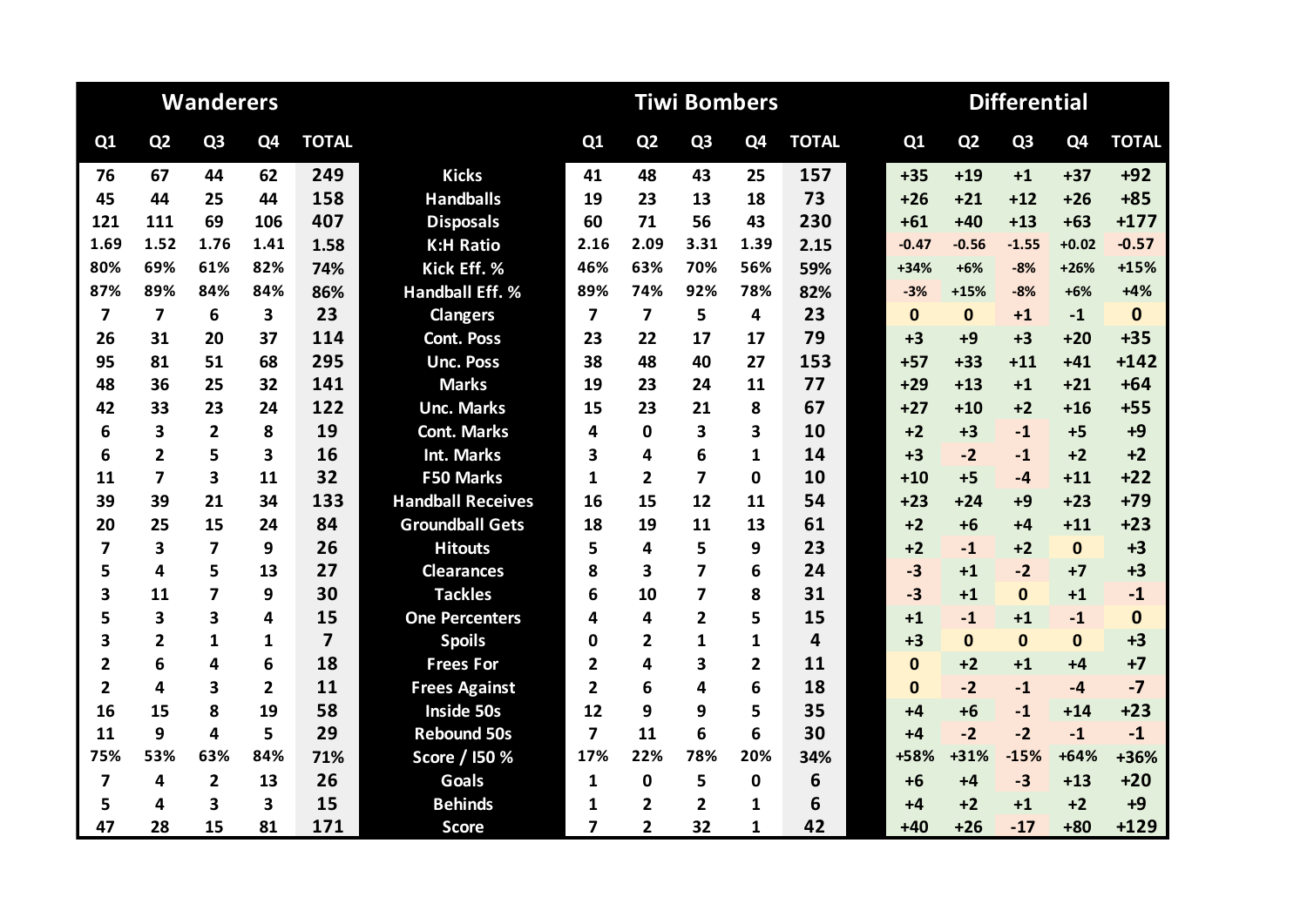|                     |     |            |     |               |          |              |           |                    |     |           |      |      | <b>Wanderers</b> |           |            |              |            |                |          |           |      |              |                |            |       |                |                |
|---------------------|-----|------------|-----|---------------|----------|--------------|-----------|--------------------|-----|-----------|------|------|------------------|-----------|------------|--------------|------------|----------------|----------|-----------|------|--------------|----------------|------------|-------|----------------|----------------|
| <b>Player</b>       | К   | н          | D   |               | KE% HE%  | CLG.         | <b>CP</b> | <b>UP</b>          | М   | <b>UM</b> | CM   | IM   | <b>F50M</b>      | ΗR        | <b>GBG</b> | но           | <b>CLR</b> | т              | 1%       | <b>SP</b> | FF   | FA           | <b>150</b>     | <b>R50</b> | G     | B              | <b>SA</b>      |
| 06 B O'Connell      | 25  | 16         | 41  | 60%           | 81%      | 2            | 5         | 36                 | 9   | 9         | 0    | 0    | 2                | 22        | 3          | 0            | 2          | 5              | 0        | 0         | 3    | 1            | 10             | 3          | 2     | 2              | 3              |
| 24 B McLean         | -19 | 15         | 34  | 74%           | 93%      | 3            | 14        | 20                 | 10  | 10        | 0    | 0    | 1                | 7         | 12         | 0            | 5          | 2              | 0        | 0         | 2    | 0            | 5              | 2          | 1     | $\overline{2}$ | 3              |
| 10 M Totham         | -20 | 13         | 33  | 70%           | 92%      | 1            | 6         | 27                 | 11  | 11        | 0    | 0    | 1                | 15        | 6          | 0            | 2          | 0              | 1        | 0         | 0    | 0            | 10             | 1          | 0     | 1              | 3              |
| 02 J Erlandson      | 15  | 16         | 31  | 67%           | 88%      | $\mathbf{1}$ | 9         | 22                 | 6   | 5         | 1    | 0    | 0                | 14        | 8          | 0            | 6          | 2              | 0        | 0         | 0    | $\mathbf{1}$ | 5              | 0          | 0     | 0              | $\overline{2}$ |
| 25 B Newman         | 22  | 5          | 27  | 100% 100%     |          | 0            | 9         | 18                 | 16  | 12        | 4    | 9    | 0                | 6         | 5          | 0            | 1          | 1              | $\Omega$ | 0         | 0    | 1            | 0              | 8          | 0     | 0              | 0              |
| 03 K Smith          | 21  | 5          | 26  | 71%           | 100%     | 2            | 5         | 21                 | 10  | 9         | 1    | 1    | 0                | 7         | 4          | 0            |            | 1              | 0        | 0         | 0    | 0            | 5              | 1          | 0     | 1              | 1              |
| 26 D Clee           | 13  | 13         | 26  | 62%           | 92%      | 2            | 4         | 22                 | 9   | 9         | 0    | 0    | 0                | 11        | 3          | 0            | 2          | 2              | 0        | 0         | 1    | 0            |                | 3          | 0     | 0              | 1              |
| 33 E Simpson        | 17  | 4          | 21  | 76%           | 75%      | $\mathbf{1}$ | 10        | 11                 | 13  | 6         | 7    | 1    | 11               | 2         | 2          | $\mathbf{1}$ | 1          | $\Omega$       | 0        | 0         | 1    | 0            | 3              | 0          | 10    | 3              | 3              |
| 35 Matthew Motlop   | -11 | 7          | 18  | 91%           | 71%      | 1            | 3         | 15                 | 8   | 8         | 0    | 0    | 1                | 6         | 3          | 0            | 1          | 1              | 1        | 0         | 1    | 0            | 2              | 0          | 1     | 0              | 3              |
| 17 L Johnston       | 13  | 4          | 17  | 69%           | 100%     | 1            | 6         | 11                 | 2   | 2         | 0    | 1    | 0                | 6         | 5          | 0            | 0          | 0              | 0        | 0         | 1    | 0            |                | 4          | 0     | 0              | 0              |
| 08 K Fejo           | 9   | 7          | 16  | 78%           | 71%      | 0            | 4         | 12                 | 4   | 4         | 0    | 0    | 3                | 7         | 4          | 0            |            | 3              | 0        | 0         | 2    | 0            |                | 0          | 4     | 0              | 2              |
| 09 Brodie Motlop    | 10  | 5          | 15  | 60%           | 60%      | 4            | 5         | 10                 | 5   | 5         | 0    | 0    | 2                | 3         | 4          | 0            | 0          | 0              | 0        | 0         | 1    | 1            | 5              | 0          | 1     | 0              | 2              |
| 04 Jerome Motlop    | 5   | 9          | 14  | 60%           | 100%     |              | 4         | 10                 | 3   | 3         | 0    | 0    | 1                | 6         | 4          | 0            | 2          | 2              | 0        | 0         | 1    | 2            |                | 0          | 0     | 0              | 1              |
| 05 N Tipiloura      | 9   | 5          | 14  | 78%           | 60%      | 1            |           | 7                  | 7   | 6         | 1    | 0    | 3                | 1         | 5          | 0            | 0          | $\overline{2}$ | 0        | 0         |      | 0            | 0              | 0          | 3     | 1              | 1              |
| 23 A Weetra         | 8   | 5          | 13  | 63%           | 100%     | 0            | 4         | 10                 | 6   | 5         | 1    | 0    | 3                | 4         | 3          | 0            | 0          | 0              | 1        | 0         | 0    | 1            | 2              | 0          | 1     | 2              | 4              |
| 12 J Tipiloura      | 6   | 5.         | 11  | 50%           | 80%      | 1            | 2         | 9                  | 4   | 3         | 1    | 0    | 2                | 4         | 1          | 0            | 0          | 1              | 0        | 0         | 0    | 0            | $\overline{2}$ | 0          | 2     | 2              | 0              |
| 13 Brenton Motlop   | 7   | 3          | 10  | 100% 100%     |          | 0            | 0         | 10                 | 6   | 6         | 0    | 0    | 2                | 3         | 0          | 0            | 0          | 2              | 2        | 2         | 0    | 0            |                | 1          | 1     | 0              | 1              |
| 16 J Niki           | 8   | 1          | 9   |               | 88% 100% | 1            | 3         |                    | 4   | 4         | 0    |      | 0                | 1         | 3          | 0            | 0          |                |          | 1         |      | 1            | 0              | 3          | 0     | 0              | 0              |
| 11 C Niki           | 0   | 8          | 8   | ##### 88%     |          | 0            | 3         | 5                  | 0   | 0         | 0    | 0    | 0                | 5         | 3          | 5            | 2          | 2              | 2        | 0         | 0    | 1            | 3              | 0          | 0     | 0              | 1              |
| 22 D Fuller         | 4   | 4<br>ana a | 8   | 75%           | 75%      | 1            | 2         | 6                  | 4   | Δ         | 0    | 0    | 0                | 1         | 1          | 1            | 0          | 1              | 3        | 3         | 1    | 0            | 0              | 2<br>oma e | 0     | 0<br>an ana    | 0<br>omonom    |
| 15 M Garton         | 1   | 6          | 7   | 100%          | 100%     | 0            | 5         | 2                  | 3   | 1         | 2    | 2    | 0                | 1         | 3          | 19           | 1          | 0              | 1        | 0         | 0    | 1            | 0              | 0          | 0     | 0              | 0              |
| 20 N Jones Cubillo  | 4   | 2          | 6   | 100%          | 0%       | 0            | 4         |                    | 1   | 0         | 1    | 1    | 0                | 1         | 2          | 0            | 0          | 1              | 3        | 1         | 2    | 0            | 0              | 1          | 0     | 0              | 0              |
|                     |     |            |     |               |          |              |           |                    |     |           |      |      |                  |           |            |              |            |                |          |           |      |              |                |            |       |                |                |
| <b>WAND</b>         | 249 | 158        | 407 |               | 74% 86%  | 23           | 114       | 295                | 141 | 122       | 19   | 16   | 32               | 133       | 84         | 26           | 27         | 30             | 15       |           | 18   | 11           | 58             | 29         | 26    | 15             | 31             |
| <b>TIWI</b>         | 157 | 73         |     | 230 59% 82%   |          | 23           | 79        | 153                | -77 | 67        | 10   | 14   | 10               | 54        | 61         | 23           | 24         | 31             | 15       | 4         | 11   | 18           | 35             | 30         | 6     | 6              | 8              |
| <b>Differential</b> |     | $+92 +85$  |     | $+177$ $+15%$ | $+4%$    | 0            |           | $+35$ $+142$ $+64$ |     | $+55$     | $+9$ | $+2$ |                  | $+22$ +79 | $+23$      | $+3$         | $+3$       | $-1$           | 0        | $+3$      | $+7$ | $-7$         | $+23$          | $-1$       | $+20$ | $+9$           | $+23$          |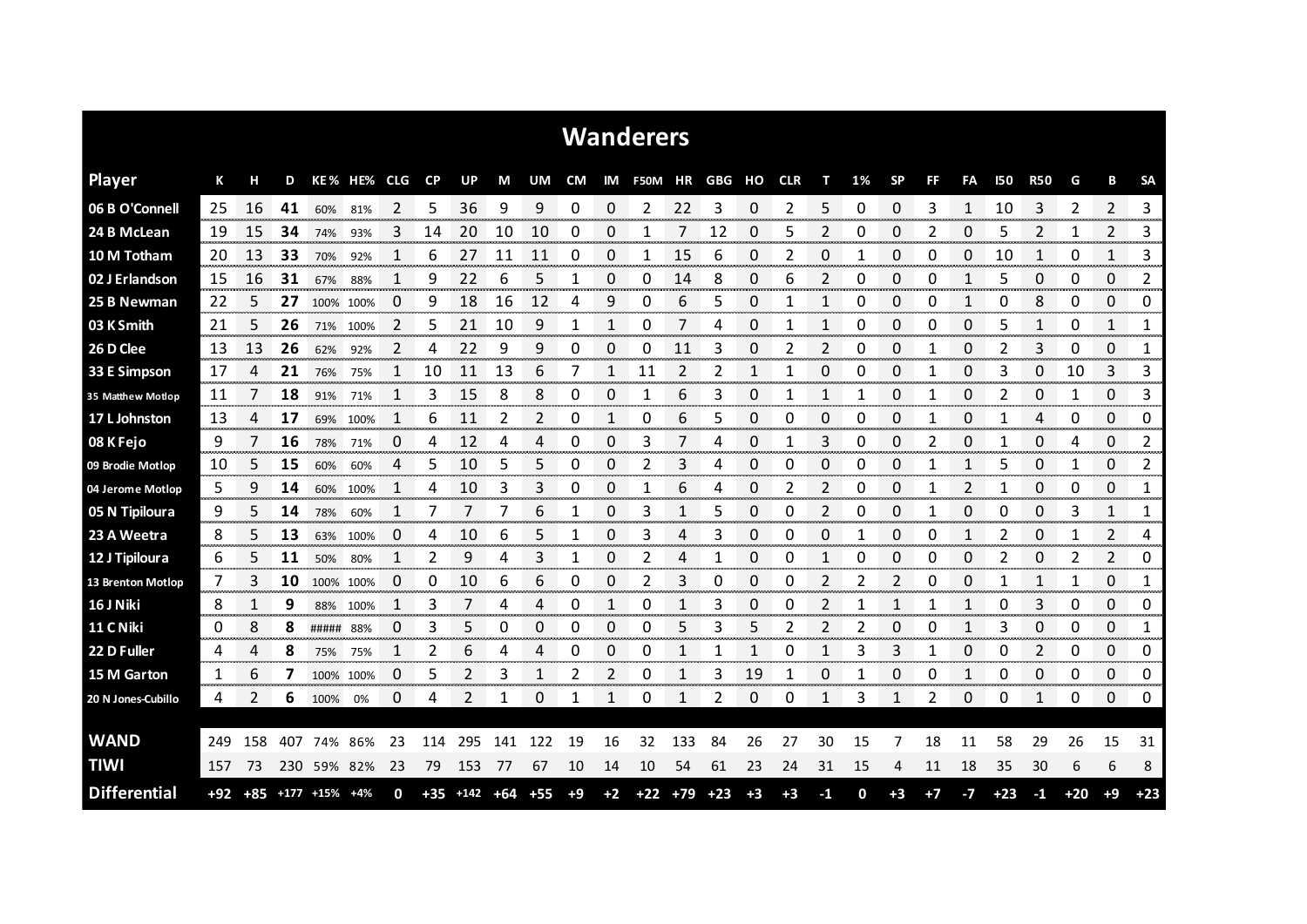|                        |     |     |         |     |             |     |           |         |         |                |      |    | <b>Tiwi Bombers</b> |       |       |    |            |      |    |           |              |              |       |                |       |            |             |
|------------------------|-----|-----|---------|-----|-------------|-----|-----------|---------|---------|----------------|------|----|---------------------|-------|-------|----|------------|------|----|-----------|--------------|--------------|-------|----------------|-------|------------|-------------|
| <b>Player</b>          | К   |     | D       |     | KE% HE% CLG |     | <b>CP</b> | UP      | М       | UM             | CM   |    | IM F50M HR GBG      |       |       | но | <b>CLR</b> | т    | 1% | <b>SP</b> | FF           | FA           | 150   | <b>R50</b>     | G     | в          | <b>SA</b>   |
| 05 K Kantilla          | 15  | 8   | 23      | 47% | 88%         | 2   | 10        | 13      | 8       |                | 1    | 1  | 1                   | 5     | 6     | 0  |            | Δ    | 0  | 0         | 3            | 0            |       | $\overline{2}$ |       | 1          | 2<br>       |
| 38 D Munkara           | 13  |     | 20      | 54% | 86%         | 1   | 4         | 17      |         | 1              | 0    | 0  | 0                   | 11    | 3     | 0  | 2          | 2    | 2  | 2         | 2            | 2            | 5     | 1              | 0     | 1          | 0           |
| 31 S Babui             | 13  |     | 16      | 46% | 100%        | 5   | 3         | 11      | 10      | 10             | 0    | 2  | 0                   | 1     | 3     | 0  | 0          | 0    |    | 0         | O            | 1            |       | 2              | 0     | 0          | 0           |
| 08 D Kruse             | 9   | 5.  | 14      | 78% | 80%         | 0   | 6         | 8       | 6       | 4              | 2    | 3  | 0                   | 3     | 4     | 0  | 0          | 2    | 2  | 1         | 0            | 0            | 0     | 3              | 0     | 0          | 0           |
| 39 P Tipungwuti        | 8   | 6   | 14      | 63% | 67%         | 2   | 11        | 3       | 1       | 0              | 1    | 0  | 0                   | 3     | 8     | 0  | 3          | 2    | 0  | 0         | 2            | 2            | 5     | 0              | 1     | $\Omega$   | 1           |
| 02 Jason Puruntatameri | 11  | 2   | 13      | 82% | 100%        | 1   | 3         | 11      | 4       | 4              | 0    | 2  | 0                   | 1     | 3     | 0  | 0          | 0    | 2  | 0         | $\mathbf{1}$ | 2            | 0     | 3              | 0     | 0          | 0           |
| 04 D Kerinaiua         | 11  | 1   | 12      | 55% | 100%        | -1  | 5         |         | 3       | 2              | 1    | 0  | 1                   | 4     | 4     | 0  | 0          | 1    | 0  | 0         | 0            | 1            | 5     | 1              | 0     | 0          | 1           |
| 30 K De Santis         | 9   | 3   | 12      | 78% | 67%         | 2   | 4         | 9       | 4       | 4              | 0    | 0  | 0                   | 4     | 4     | 0  | 0          | 0    | 2  | 0         | 0            | 0            | 1     | 2              | 0     | 0          | 0           |
| 01 Adam Tipungwuti     | 7   | 4   | 11      | 57% | 75%         | 1   | 4         | 7       | 3       | 2              | 1    | 0  | 2                   | 4     | 2     | 0  | 2          | 0    | 1  | 0         | 1            | $\mathbf{1}$ | 0     | 0              | 1     | 1          | 0           |
| 29 R Farmer            | 9   | 2   | 11      | 89% | 100%        | 1   | 1         | 10      | 6       | 5              | 1    | 2  | 0                   | 3     | 0     | 0  | 0          | 1    | 1  | 1         | 0            | 0            | 0     | 6              | 0     | 0          | 0           |
| 07 M Thompson          | 4   | 6   | 10      | 50% | 67%         | 1   | 7         | 3       | 2       | 2              | 0    | 0  | 0                   | 0     | 6     | 0  | 2          | 1    | 0  | 0         | 1            | 0            | 2     | 0              | 0     | 0          | 2           |
| 50 B Kantilla          | 5   | 5   | 10      | 60% | 80%         | 0   | 5         | 5       | 3       | 2              | 1    | 0  | 0                   | 3     | 4     | 0  | 0          | 3    | 0  | 0         | 0            | 3            | 3     | 1              | 0     | 1          | 0           |
| 24 R Tiparui           | 2   |     | 9       |     | 100% 100%   | 0   | 2         |         | 4       | 3              | 1    | 1  | 0                   | 3     |       | 0  | 1          | 3    | 0  | 0         | 0            | $\mathbf{1}$ | 0     | 0              | 0     | 0          | 1           |
| 20 C Moreen            | 4   | 4   | 8       | 50% | 75%         | 0   | 3         | 6       | 2       | $\overline{2}$ | 0    | 1  | 1                   | 2     | 3     | 2  | 0          | 0    |    | 0         | 0            | 1            | 0     | 0              | 0     | 1          | 0           |
| 48 Austin Tipungwuti   | ь   | 3   | 8       | 40% | 67%         | 0   |           | 5       | 2       |                | Ω    | 0  | 0                   | 2     | 2     | 0  | 2          |      | O  | O         | O            |              | Ω     |                | 0     | 0          | 0           |
| 12 J Dominic McLennan  | 4   | 3   | 7       | 50% | 67%         |     | 3         | 4       | 4       | 3              | 1    | 0  | 0                   |       | 2     | 0  | 2          |      |    | O         | O            | O            | 2     | 0              | 0     | 0<br>mmmmm | 0<br>monona |
| 11 T Tambling          | 4   | 2   | 6       | 75% | 100%        |     | 2         | 4       | 3       | 3              | 0    | 2  | 1                   | 0     | 2     | 0  | 0          |      | 0  | 0         | O            | 1            | 0     | 3              |       | 0          | 0           |
| 32 Albert Tipungwuti   | Ь   |     | 6       | 60% | 100%        | 0   | 0         | 6       | 4       | 4              | 0    | 0  | 4                   |       | 0     | 0  | 0          | 0    | 0  | 0         | 0            | 0            | 0     |                | 2     |            | 0           |
| 35 D Daniels           | 4   | 1   | 5       |     | 25% 100%    |     | 2         | 3       |         |                | 0    | 0  | 0                   | 2     | 2     | 15 |            | 4    |    | 0         | 0            | 0            | 2     |                | 0     | 0          | 0           |
| 23 N Hooker            | 4   | 0   | 4       |     | 25% #####   |     | 2         | 3       | 3       | 3              | 0    | 0  | 0                   | 0     | 2     | 0  |            | 2    | 0  | 0         | 0            | 2            | 0     | 1              | 0     | 0          | 0<br>mmmm   |
| 25 V Munkanome         | 4   | 0   | 4       |     | 75% #####   |     | 0         | 4       | 3       | 3              | 0    | 0  | 0                   | 0     | 0     | 0  | 0          | 2    | 0  | 0         | 0            | 0            | 2     | 1              | 0     | 0          | 1           |
| 34 J Lock              | 2   | 0   | 2       | 0%  | #####       | 0   | 0         | 2       | 0       | 0              | 0    | 0  | 0                   | 1     | 0     | 6  | 1          | 0    | 0  | 0         | 1            | 0            | 1     | 0              | 0     | 0          | 0           |
|                        |     |     |         |     |             |     |           |         |         |                |      |    |                     |       |       |    |            |      |    |           |              |              |       |                |       |            |             |
| <b>TIWI</b>            | 157 | 73  | 230     | 59% | 82%         | 23  | 79        | 153     | 77      | 67             | 10   | 14 | 10                  | 54    | 61    | 23 | 24         | 31   | 15 | 4         | 11           | 18           | 35    | 30             | 6     | 6          | 8           |
| <b>WAND</b>            | 249 | 158 | 407     |     | 74% 86%     | -23 |           | 114 295 | 141 122 |                | 19   | 16 | 32                  | 133   | 84    | 26 | 27         | 30   | 15 | 7         | 18           | 11           | 58    | 29             | 26    | 15         | 31          |
| <b>Differential</b>    | -92 | -85 | 177 15% |     | -4%         | 0   | $-35$     | $-142$  | -64     | $-55$          | $-9$ | -2 | $-22$               | $-79$ | $-23$ | -3 | $-3$       | $+1$ | 0  | -3        | $-7$         | $+7$         | $-23$ | $+1$           | $-20$ | -9         | $-23$       |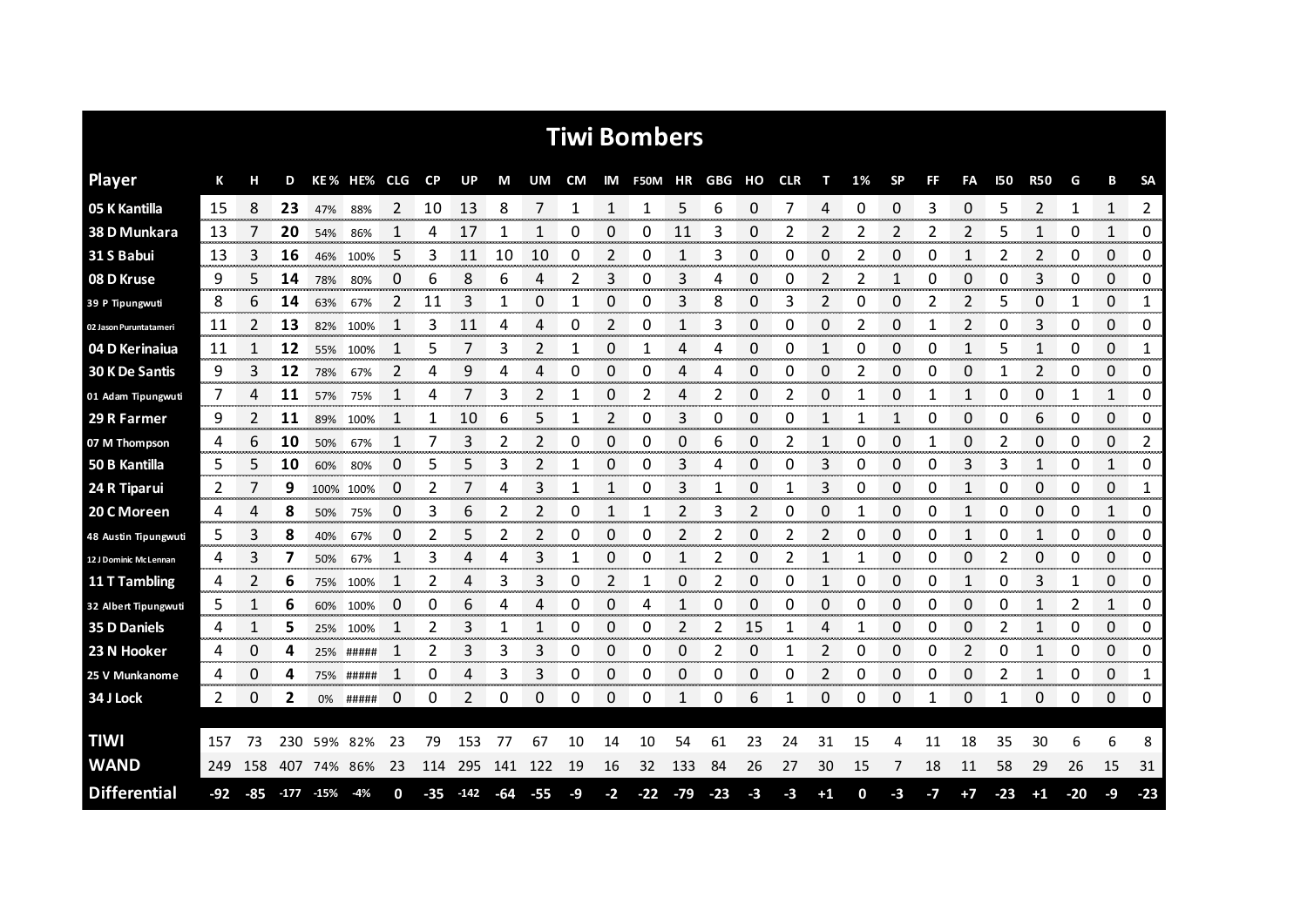|                        | <b>Score Sources</b> |             |
|------------------------|----------------------|-------------|
|                        | <b>WAND</b>          | <b>TIWI</b> |
| <b>Turnover</b>        | 12.11.83             | 4.5.29      |
| <b>Stoppage</b>        | 11.4.70              | 2.0.12      |
| <b>Kick In</b>         | 3.0.18               | 0.1.1       |
| <b>TOTAL</b>           | 26.15.171            | 6.6.42      |
|                        | Defensive 50         |             |
| <b>Turnover</b>        | 7.5.47               | 0.2.2       |
| <b>Stoppage</b>        | 1.0.6                | 0.0.0       |
| <b>Kick In</b>         | 3.0.18               | 0.1.1       |
| <b>TOTAL</b>           | 11.5.71              | 0.3.3       |
|                        | <b>Midfield</b>      |             |
| <b>Turnover</b>        | 4.5.29               | 2.2.14      |
| <b>Centre Bounce</b>   | 7.2.44               | 2.0.12      |
| <b>B/ARC Stoppages</b> | 3.2.20               | 0.0.0       |
| <b>TOTAL</b>           | 14.9.93              | 4.2.26      |
|                        | Forward 50           |             |
| <b>Turnover</b>        | 1.1.7                | 2.1.13      |
| <b>Stoppage</b>        | 0.0.0                | 0.0.0       |
| <b>TOTAL</b>           | 1.1.7                | 2.1.13      |